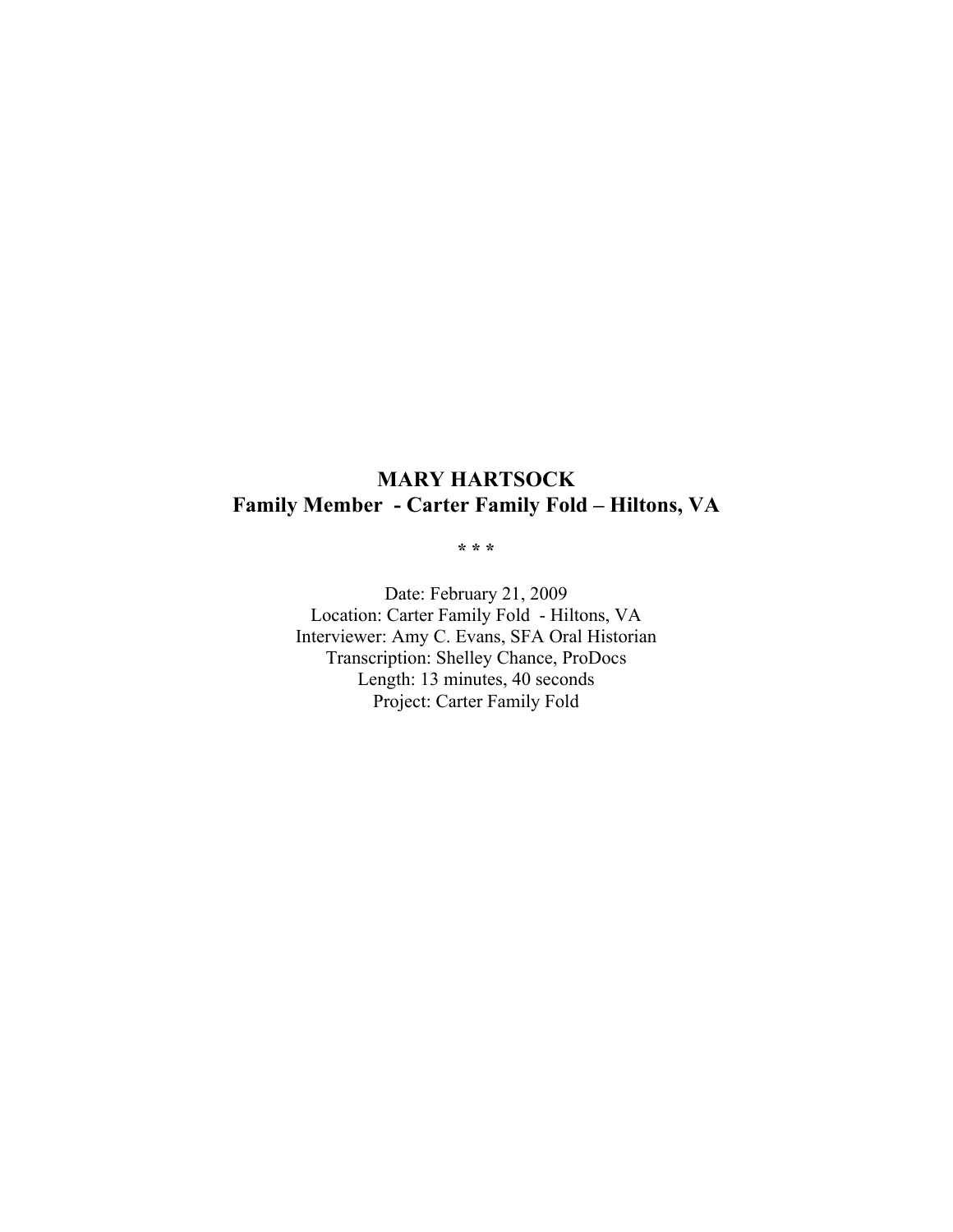#### **[Begin Mary Hartsock Interview]**

# **Amy Evans:** This is Amy Evans on Saturday, February 21, 2009, in Hiltons, Virginia, at the Carter Family Fold. I'm in the kitchen here, and I'm with some Carter Family members: sisters, Mary [Hartsock] and Nancy [Carter]. And Mary, who I'm sitting with right now, if you would introduce yourself for the record and explain your relationship to the family?

#### **00:00:22**

**00:00:02**

**Mary Hartsock:** Okay. My name is Mary Hartsock, and my husband's name is Paul and his mother and Sara [Dougherty] Carter are sisters. And that's how I'm connected with the Carters.

**AE:** And his mother's name was—?

**MH:** Mae [Dougherty] Hartsock.

**00:00:40**

**AE:** And you work here every Saturday morning at the Fold. Can you explain that?

**MH:** I—I usually work here every Saturday morning at the Fold. I seldom come in the

**00:00:43**

evenings. Once in a while I do but not very often, but I help Rita every Saturday morning, help

**00:00:36**

**00:00:37**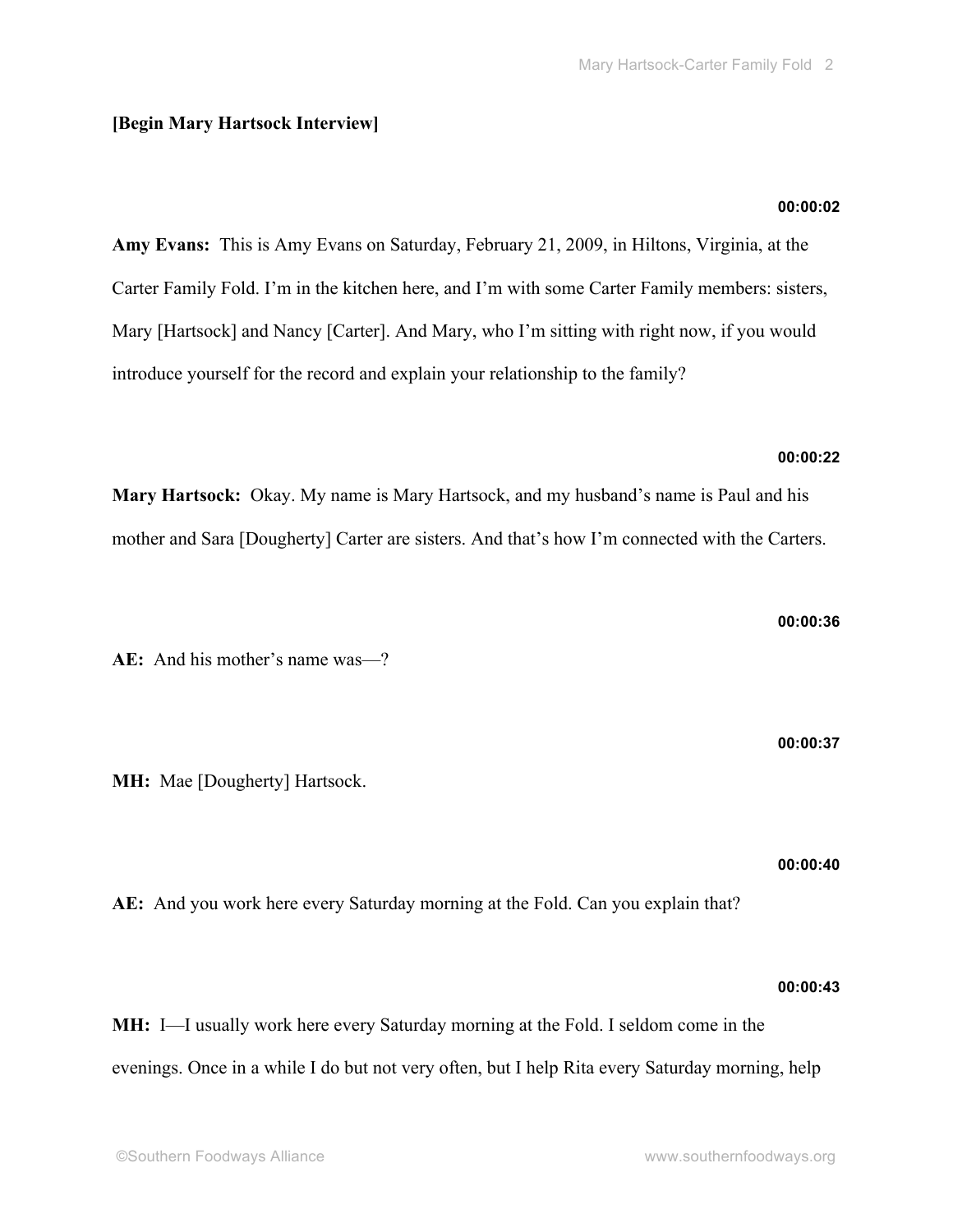her get it all ready to go because it's a lot to it just to get it ready for evening. And as I was telling you, these people love beans and cornbread, and when you have beans and cornbread, that is the main dish of—of the evening because people love cornbread back here. They also—they also love sweetened tea; they drink lots and lots of tea, and through the winter nights they drink lots of apple cider. And anyway, that's—I just help on—on Saturday mornings mostly and get it squared away.

#### **00:01:40**

**AE:** Can you explain a little bit what your different jobs are in the kitchen here?

#### **00:01:43**

**MH:** Well we—we take turns doing things. I usually get the cheese and—ready for the nachos and we get the chili ready for the hot dogs and we—we do barbecue on Saturday night, and we do the beans and the cornbread. And I do egg salad. People love egg salad, so we have egg salad sandwiches on Saturday nights. A lot of times when we've had the—the—oh—I'm trying to think now what—when people come in they just want egg salad, and in August when we have the big shindig here [the Carter Family Memorial Music Festival], if you don't have egg salad the people have a fit. They love egg salad. **[***Laughs***]** Kind of strange, isn't it? But they love egg salad, beans and cornbread, chicken—.

#### **00:02:43**

**AE:** Now is the egg salad your recipe or you just make it?

#### **00:02:45**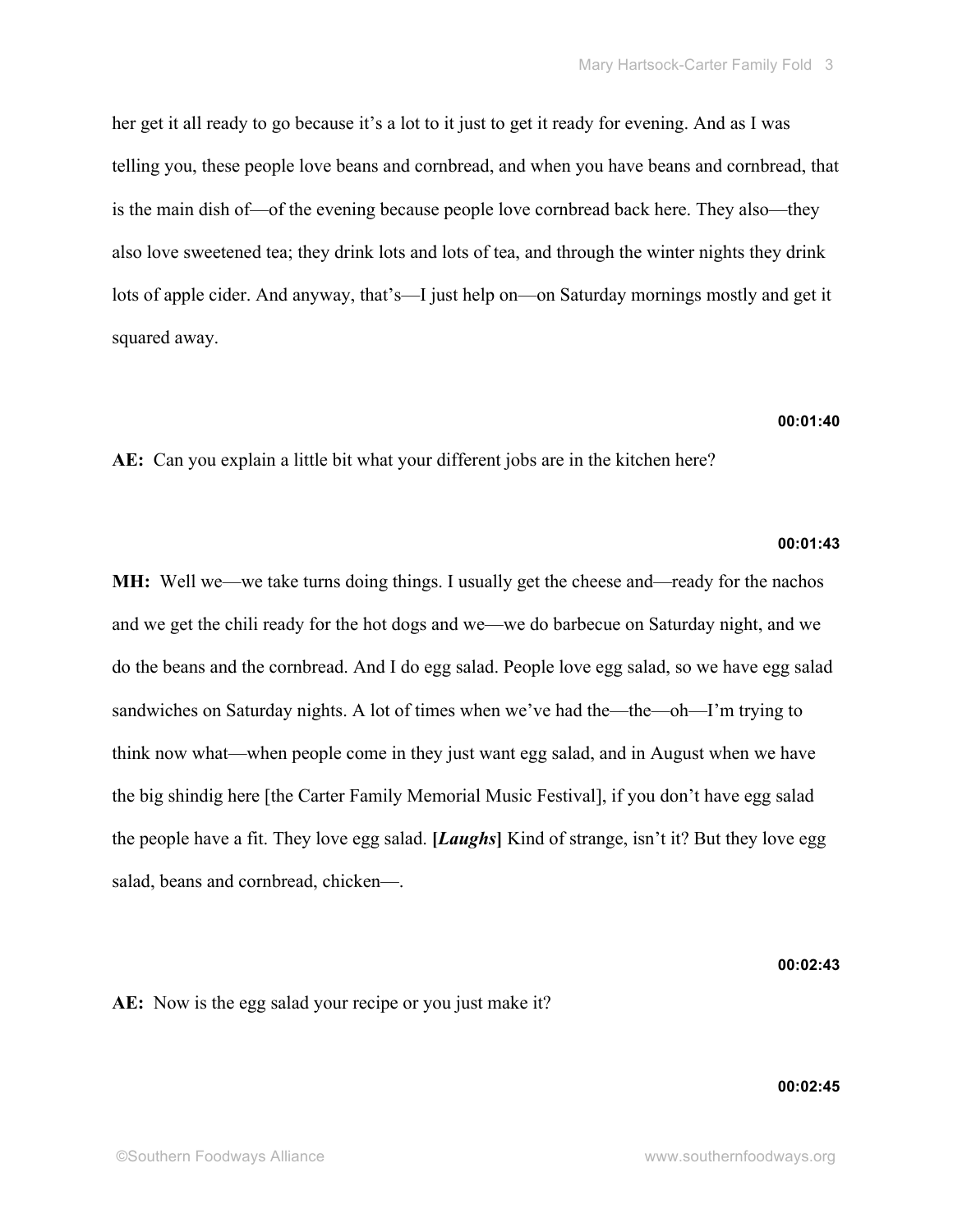**MH:** I make it. I think it's Rita's [Rita Forrester] recipe. Isn't it? *[Looks to Rita for confirmation]* Oh, it's Janette's—Janette's recipe [Rita's mother, Janette Carter], so—. What we have to do is we chop the eggs really, really fine, and we add pickled relish and celery and you have to be terribly careful when you're making egg salad because people don't particularly like onions in it, but we do it that way with mayonnaise, and they love it. We serve it on white bread or wheat bread. So it's pretty healthy.

**AE:** Are you a big home cook?

**MH:** Uh, I—I—yeah, I think I am.

**AE:** What do you like to make at home?

#### **00:03:40**

**MH:** Well I have—since I've been back here, I've shared my recipe of taco soup with Rita, and a lot of times we make taco soup here, and they really like that too. And we serve it with tortilla chips and they—they really like that.

**AE:** Tell me what's in the taco soup.

**00:03:57**

**00:03:33**

**00:03:38**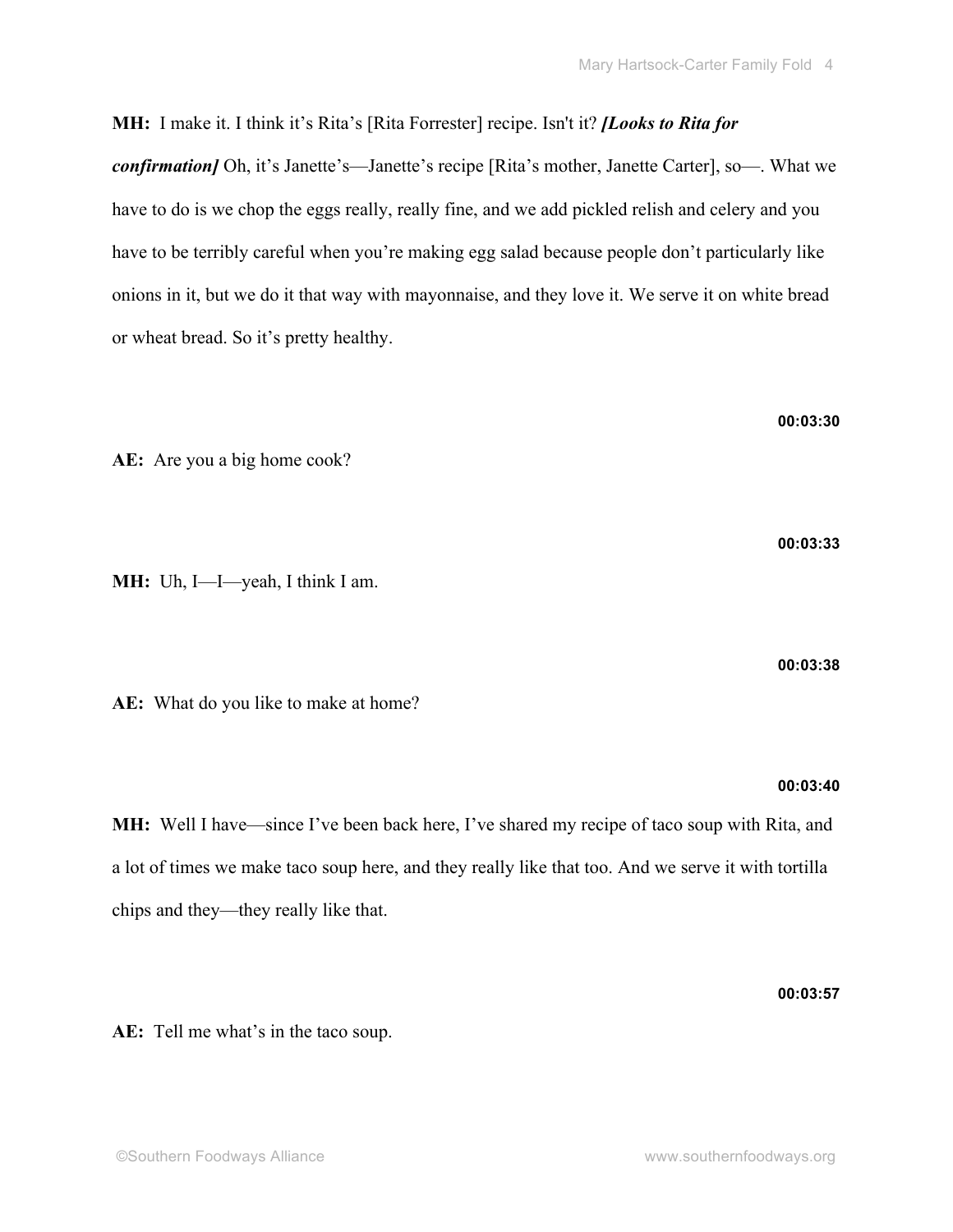#### **00:04:00**

**MH:** Well first of all you have to cook your pinto beans just like you ordinarily would, and it's usually like a pound and a half—and about a pound and a half of hamburger. You brown that; after your beans are done, you put the hamburger in and onions and you—you mix the onions with the hamburger and brown it, too, as you go, and then you open a can of corn and you put a can of corn in it, and then you put two packages of taco seasoning and two packages of—I can't—yeah, yes, oh, ranch dressing, dry ranch—yes two packages of dry ranch dressing and you mix it, and then you put two cans of diced tomatoes, big cans of diced tomatoes in it and it—it's really tasty.

**00:04:56**

**AE:** Sounds wonderful. So what year did you get married?

#### **00:04:59**

**MH:** I got married in 1952. I've been married—in August it will be fifty-seven years.

#### **00:05:11**

**AE:** Can you tell me a little bit about what this area was like at the time that you got married?

#### **00:05:16**

**MH:** At the time I got married, there wasn't nothing here much **[***Laughs***]**—very few people and, of course, after that, I mean I—we lived in Bristol and Nancy lived here, and I used to come and visit quite often here. Janette lived in Bristol, and I was friends with Janette before I met Paul, and so—because we all worked at the same place and that was at the Bristol Weaving Mill.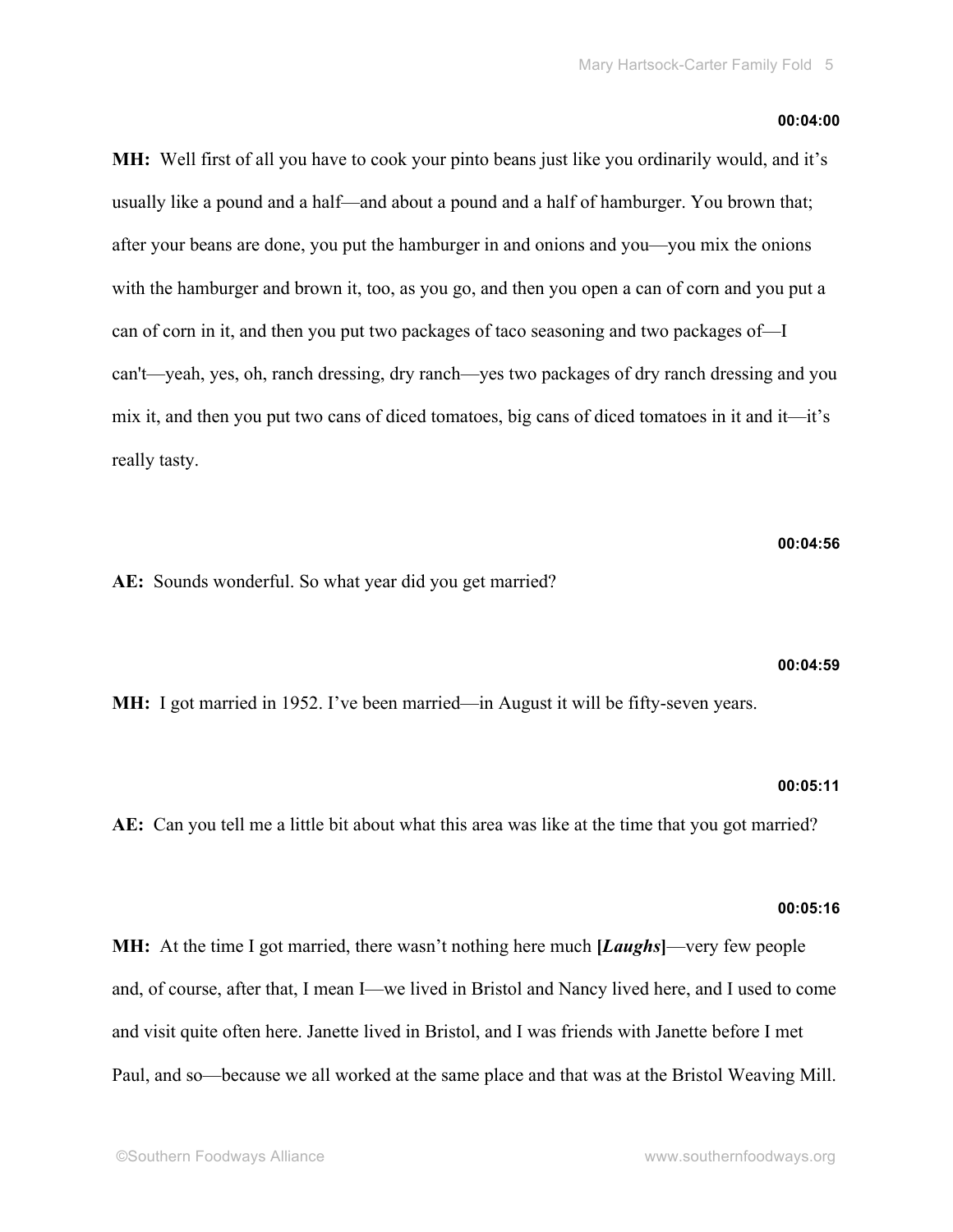So that—that was the big thing back here was the weaving mill. So then—then I left. After I got married, I left and came back after forty-five years, and it had really changed, you know. More people came in and it—it's very small even yet, you know. A good place, though, for gossip **[***Laughs***]**.

#### **00:06:06**

**AE:** Rita just brought me some hot cocoa. So you say you moved away. So when you got married, where did you go?

#### **00:06:12**

**MH:** I moved to Norfolk, Virginia, and then from there, my husband was in the military for twenty-two years, and so we've traveled all over the United States. I've lived—mostly we lived on the West Coast, like Oregon and Washington and California and Nevada. I came here from Las Vegas, so—. But he loves it back here in the country. He loves it.

**AE:** So y'all moved here, like to retire you came back?

**MH:** Yes, except I didn't retire. **[***Laughs***]**

**AE:** Yeah, Rita has still got you working hard, huh? **[***Laughs***]**

**00:06:44**

**00:06:40**

**00:06:47**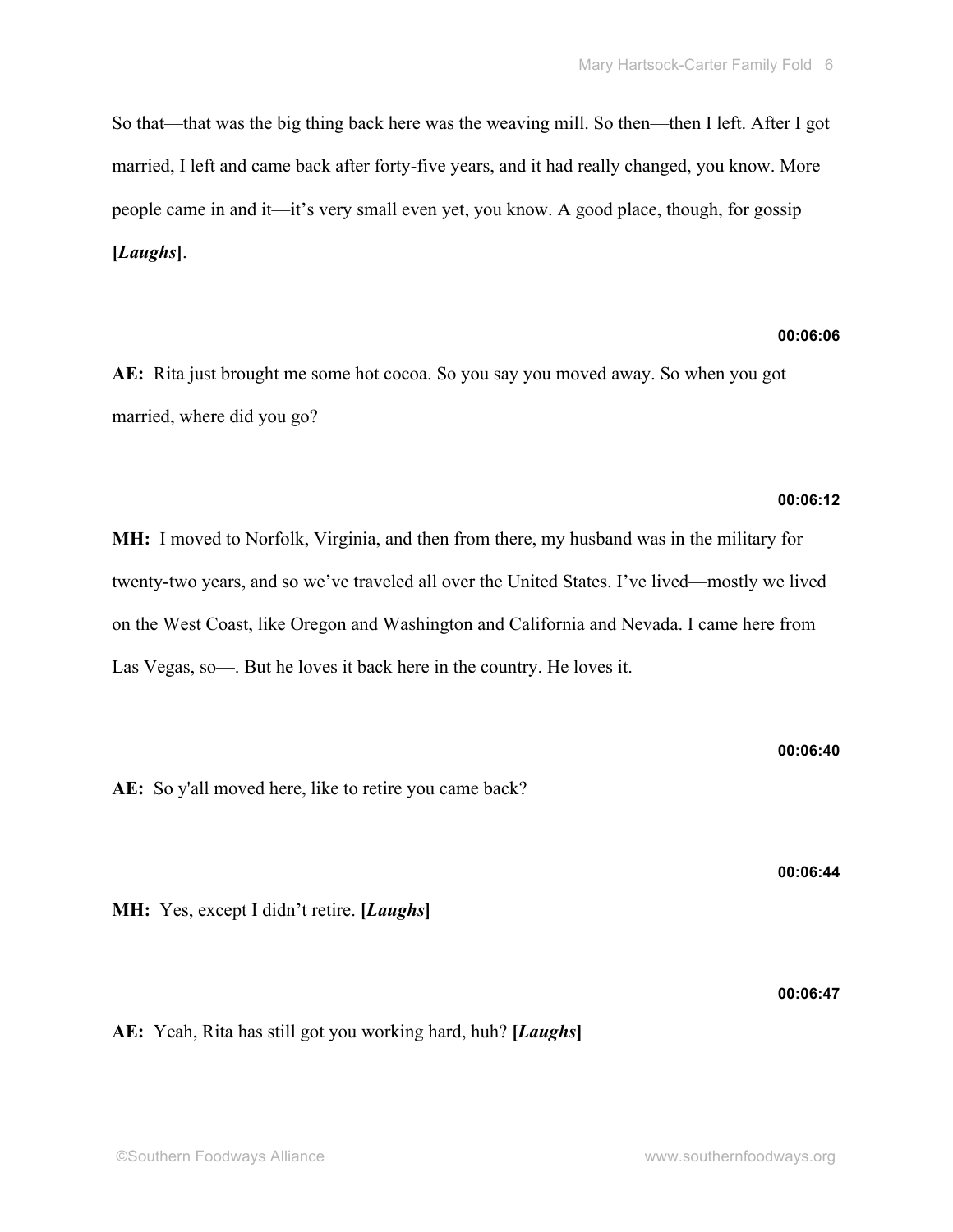#### **00:06:49**

**MH:** We work all the time **[***Laughs***]** anyway so—but it's a nice place to live, really, and my husband loves it. Of course he was—he was born in Charlottesville, Virginia, but they moved here when he was a young boy. His dad died when he was two, and they moved to Nicholasville and Sara and I called her Mom Hartsock, you know, and they lived there close together at that time, so—. And then when you come back after forty-five years, everything changes—or you hope it does, you know. But I don't think it's necessarily true here, you know, in Hiltons. So most of the people around here are related, and that—that was kind of shocking to me, you know.

**AE:** And so many are related to the Carters.

**MH:** Yes. **[***Laughs***]**

## **00:07:44**

**00:07:44**

**AE:** So what—can you tell me what it meant to you when you married into the Carter Family?

#### **00:07:52**

**MH:** You know something, that never meant anything to me or it didn't mean anything to my husband. You know, it was just—it was just part of life, you know. I mean June [Carter Cash] used to come—we lived in Altaville, California, and June and Johnny [Cash] used to come quite often there, you know. But you never think of it as anything big or—or particularly you know—

**00:07:41**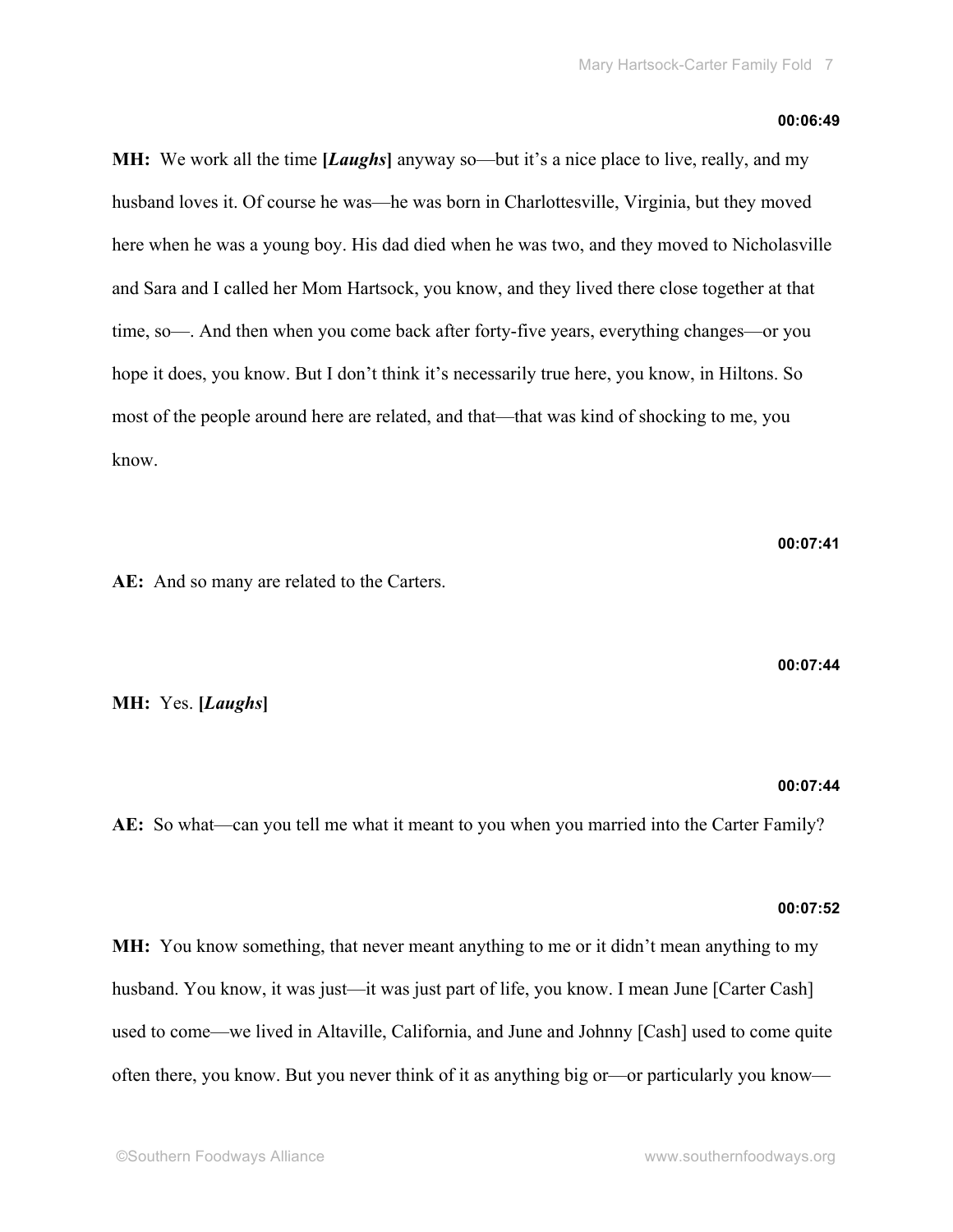of all the—you know the people that want to—entertainers, you never think of it in that manner, you know.

**AE:** It was just family?

**MH:** It was just family, yeah.

**AE:** So what about the music?

#### **00:08:38**

**00:08:35**

**MH:** The music is great. My—my mother-in-law, she never played outside of the home, but she could play a—a banjo like you wouldn't believe, and she could sing. She—she had a beautiful, beautiful voice, but she never did get into the field of the music, you know, so—.

#### **00:08:59**

**AE:** Well what about—can you describe or do you know anything about what your mother-inlaw thought about Sara's [Carter's] success in—in music?

#### **00:09:09**

**MH:** She thought it was wonderful, you know. I mean she loved—she loved her sister, and she loved Rita, Dale, and Don, and Janette, you know. They were always such a big part of her life.

#### **00:08:34**

**00:08:35**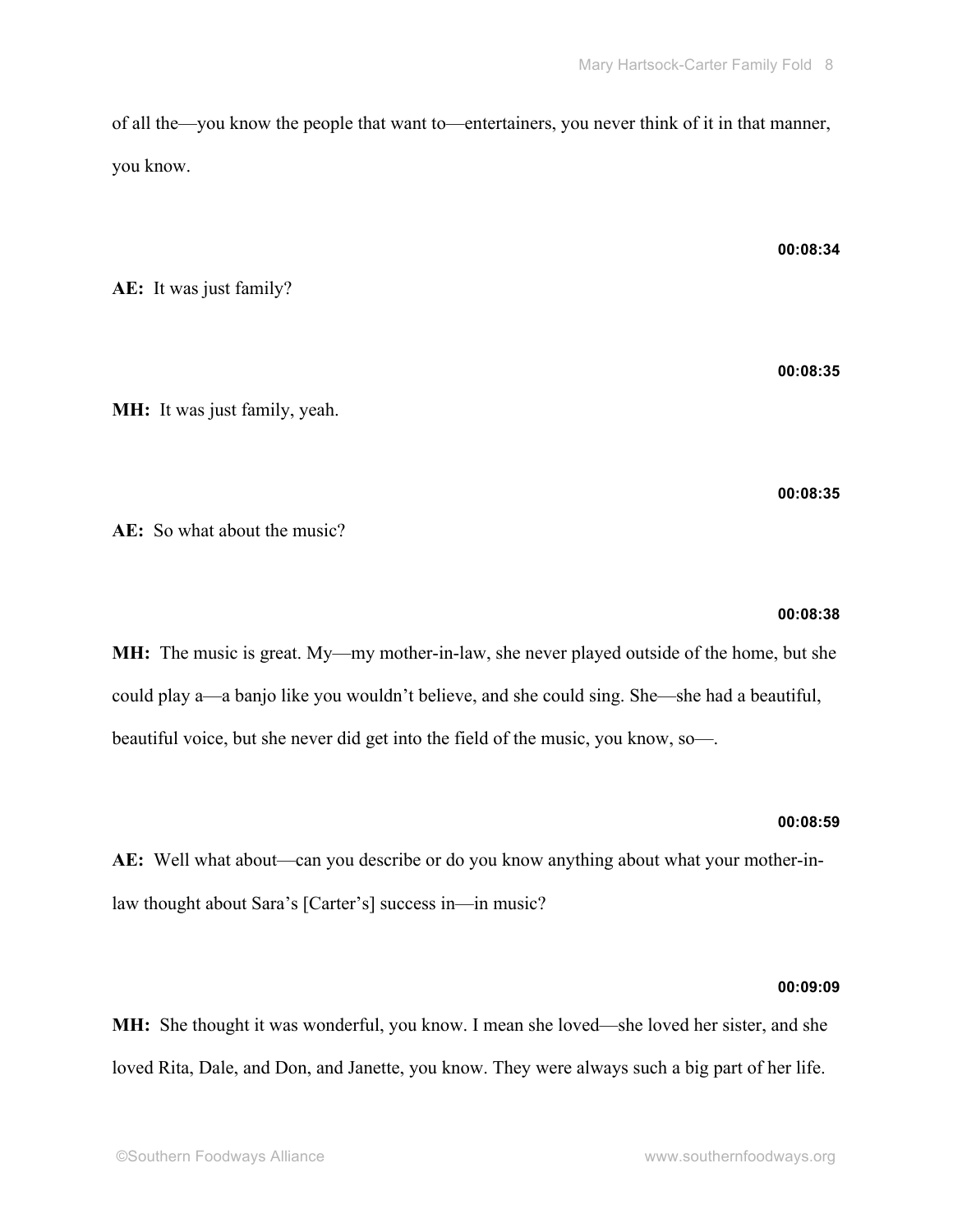But she was very common, a very common person and the rest of them was, too, really—that we knew because she had a—a lot of relatives that lived in California, like around Lodi, California, so you—you just don't think anything about that kind of thing. I don't—I know Rita don't. She's just—you know, it's just part of life.

#### **00:09:50**

**AE:** Well what about the Fold today and how, you know, you were saying earlier, people come from all over the world to this tiny little place and—and what that means to you now, maybe?

#### **00:09:59**

**MH:** Well it's—it's different, you know, but they enjoy it so much because it's small and—and it's kind of like down-home, you know. They really enjoy it, and I think it's wonderful that they come because it's changed so much here at the Carter Fold. And people just really enjoy it and it's—it's a nice clean place that you can bring the whole family. Children come and dance and, you know, they enjoy that and that's—that's such an important thing. I—you know you can't take children just anywhere. So it's—it's a good decent place, and Janette always made sure that it would stay that way. So I was proud of her for that; she stood up for what she really believed. She was quite the praying woman. She used to get up at her home and go to the window, and she told me many, many times that she would just, you know, look up to the sky and she would pray her prayer for the day. And she prayed for her family, and she always wanted a decent place, and that's what it became.

**00:11:08**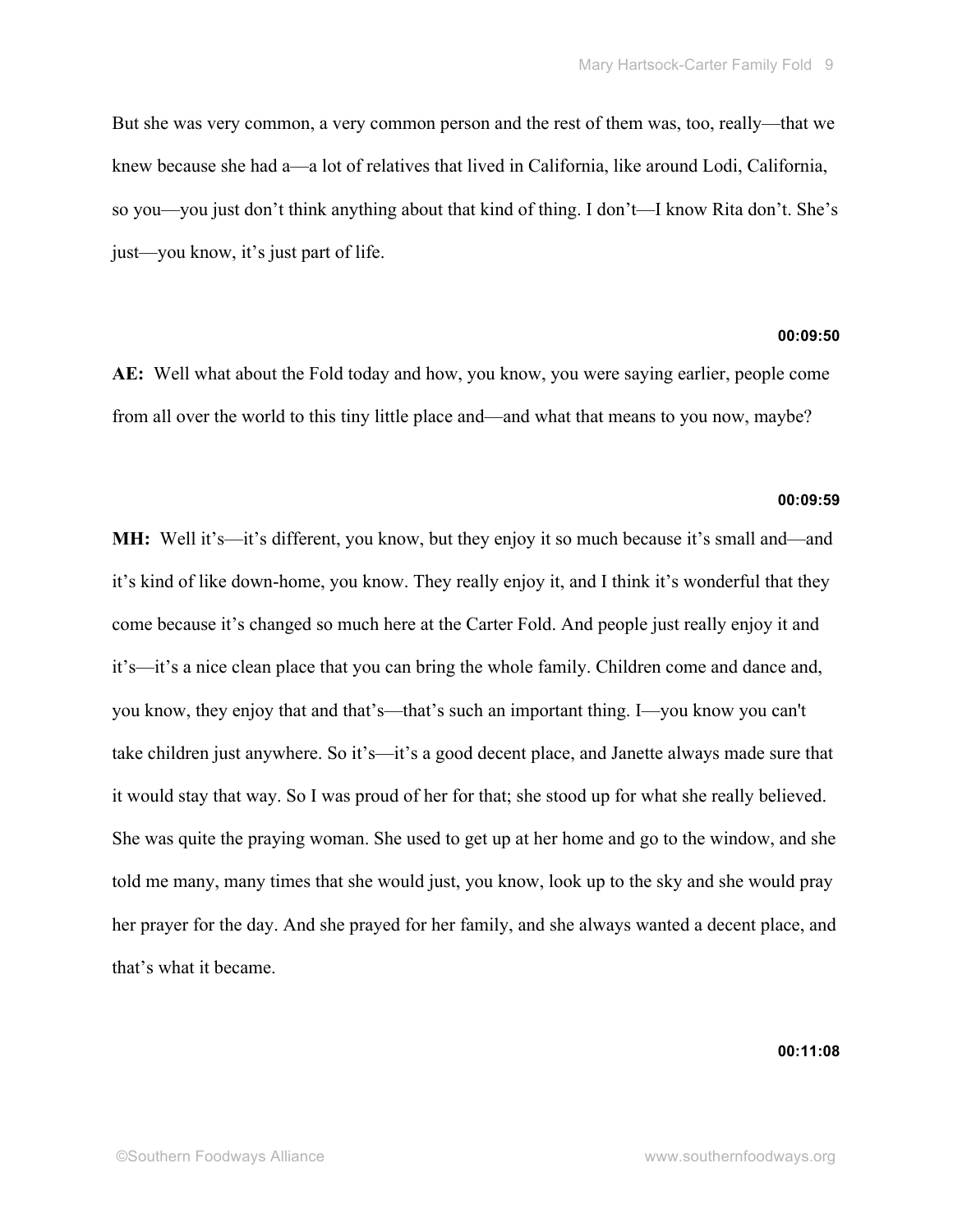**AE:** Well what do you think people who visit here—what do you think they take away from their experience in the music and the food?

#### **00:11:13**

**MH:** I think they take away the decency of it, you know, and the enjoyment of all the different types of bluegrass and bands that come and—and usually people that come from all over, they want to come back, so that tells you something: that they really enjoy it. And Rita is such a wonderful host, you know. She makes everybody feel welcome, and it makes a difference when people come and you're friendly and kind, and you try to help them and to do, you know—find motels and hotels and ways of getting here and whatnot, and she's always kind and she—she takes them in, if they don't have a place to stay. She takes care of them, so it's—it's a good feeling to know that people do care and back here I—I think, basically, people are—do care. You know, if you have a problem, they—they'll help you with it.

**00:12:09**

#### **AE:** Are you musical at all?

#### **00:12:11**

**MH:** No. **[***Laughs***]** No, I'm not musical. My husband can sing, but he doesn't, you know, but he can sing. I think it runs in the family.

#### **00:12:25**

**AE:** And you said earlier that y'all don't stick around for Saturday night but—.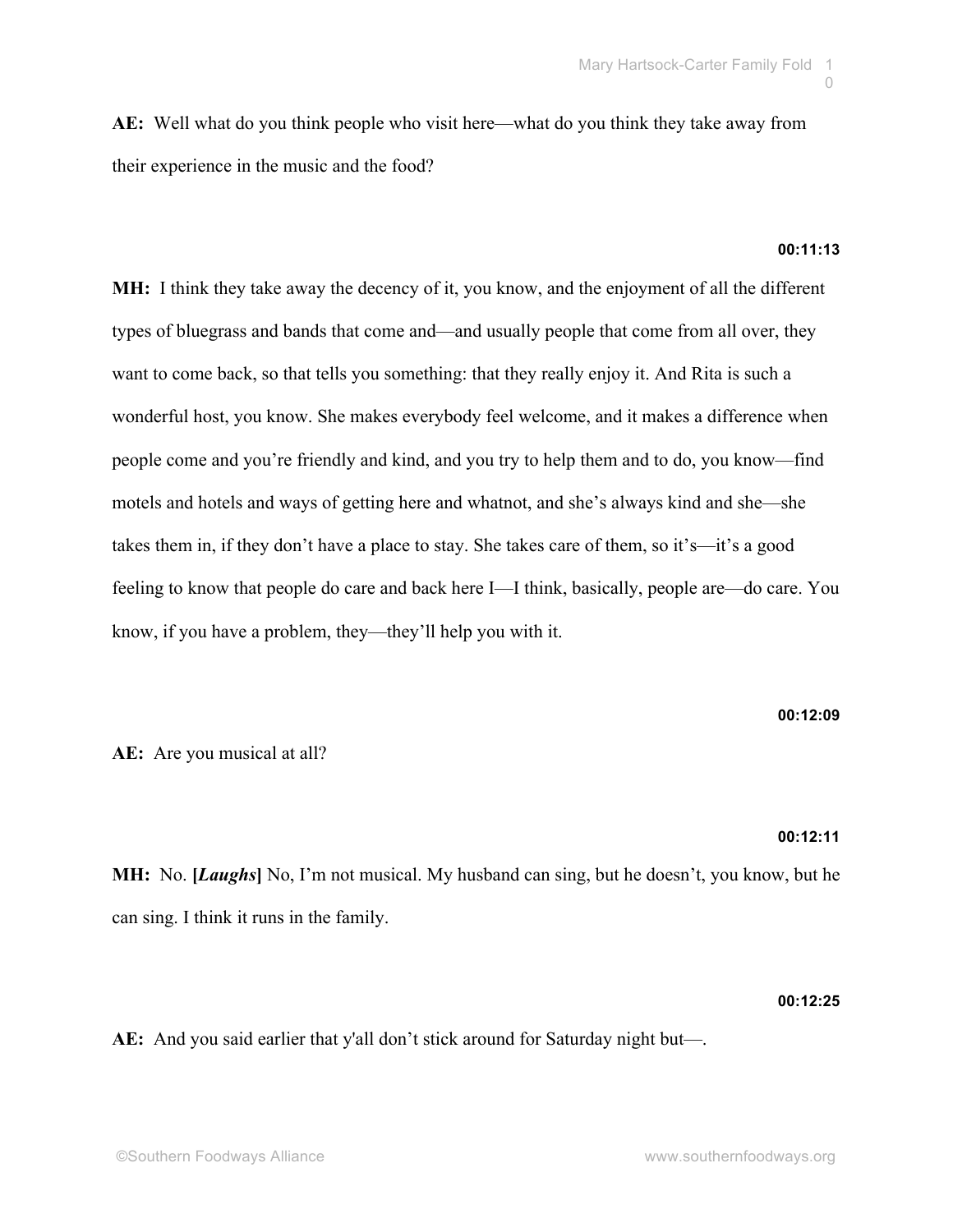#### **00:12:29**

#### **MH:** Yeah.

#### **00:12:29**

**AE:** But have you in the past, and are there some favorite moments that stick out in your—in your memory?

#### **00:12:34**

**MH:** Yes, we have in the past because, you know, like—we come like when Tom T. Hall has been here and when—who is the last one—that Gospel singer? Yeah, the Primitive Quartet. They—they were just absolutely wonderful. If it's somebody like that, we—we come, you know, so—. And then they had that show, *Keep on the Sunny Side*; they brought it here so that was a big hit. So we really enjoyed that.

#### **00:13:11**

**AE:** And how do you like working on Saturday mornings with your sister [Nancy]?

#### **00:13:14**

**MH:** Oh, I love it. **[***Laughs***]** Sometimes I can boss her around for a change, you know. She used to boss me when I was young, so—. I can boss her a little bit now. That helps.

#### **00:13:25**

**AE:** All right, Mary. Well is there anything else about food and the Carter Family and the Fold here that you'd like to share?